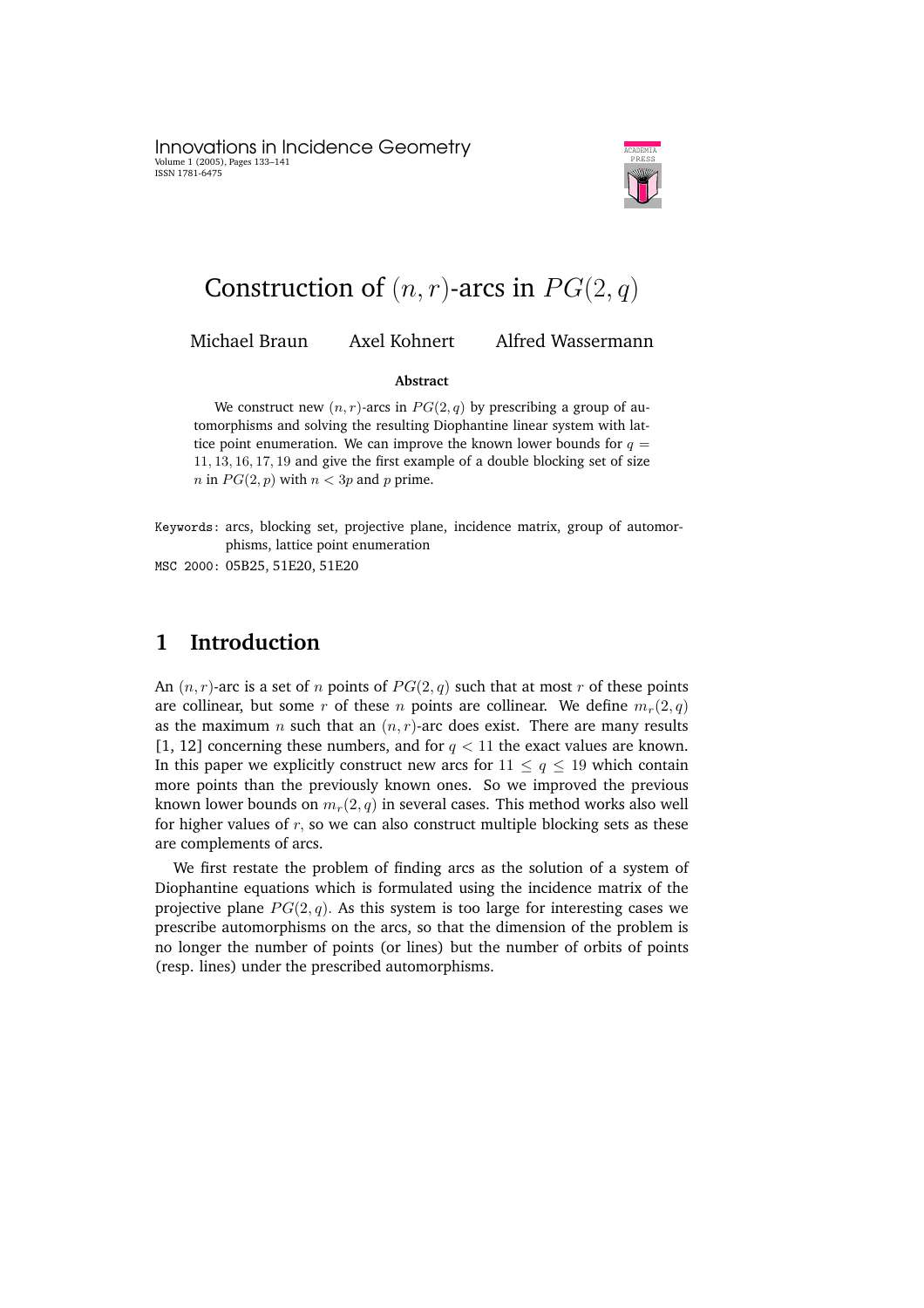### **2 Solving Linear Equations**

We start with the projective plane  $PG(2, q)$  over a finite field  $GF(q)$  and with the set P of  $q^2 + q + 1$  points which are the 1-dimensional subspaces of  $GF(q)^3$ and the set L of  $q^2+q+1$  lines which are the 2-dimensional subspaces of  $GF(q)^3$ .

Now, we study the incidence matrix M of  $PG(2, q)$ : the columns are labeled by the points and the rows are labeled by the lines. The entry of  $M$  indexed by the two subspaces  $l \in L$  and  $p \in P$  is defined as

$$
M_{l,p} := \begin{cases} 1 & \text{if } p \text{ is a subspace of } l, \\ 0 & \text{otherwise.} \end{cases}
$$

Using this incidence matrix we can restate the problem of finding an  $(n, r)$ arc as follows:

**Theorem 2.1.** *There is an*  $(n, r)$ *-arc in*  $PG(2, q)$ 

$$
\Longleftrightarrow
$$

*There is* a 0/1-solution  $x = (x_1, \ldots, x_{|P|})$  of the following system of (in)equalities

$$
\begin{array}{rcl}\n(1) & \sum x_i & = & n \\
(2) & Mx & \leq & \begin{pmatrix} r \\ \vdots \\ r \end{pmatrix}\n\end{array}
$$

*and at least one of the lines of the system* (2) *is an equality.*

This comes from the fact that the entries equal to one in a solution vector  $x$ define a selection of points which goes into the arc.

To solve this system for interesting cases we use lattice point enumeration based on the LLL−algorithm [15]. But to get new results we have to solve systems of sizes which are too large for the solving algorithm. (e.g.  $q^2+q+1=$ 273 for  $q = 16$ ). To reduce the size of the system we prescribe automorphisms  $\phi \in GL(3, q)$ , so we are looking for arcs S with the additional property that

$$
p \in S \Rightarrow \phi(p) \in S.
$$

This means for the matrix  $M$  of the system that we add up columns which correspond to points lying in the same orbit. As the defining incidence property of the matrix  $M$  is invariant under the prescribed automorphism, i.e.

$$
p \leq l \Rightarrow \phi(p) \leq \phi(l)
$$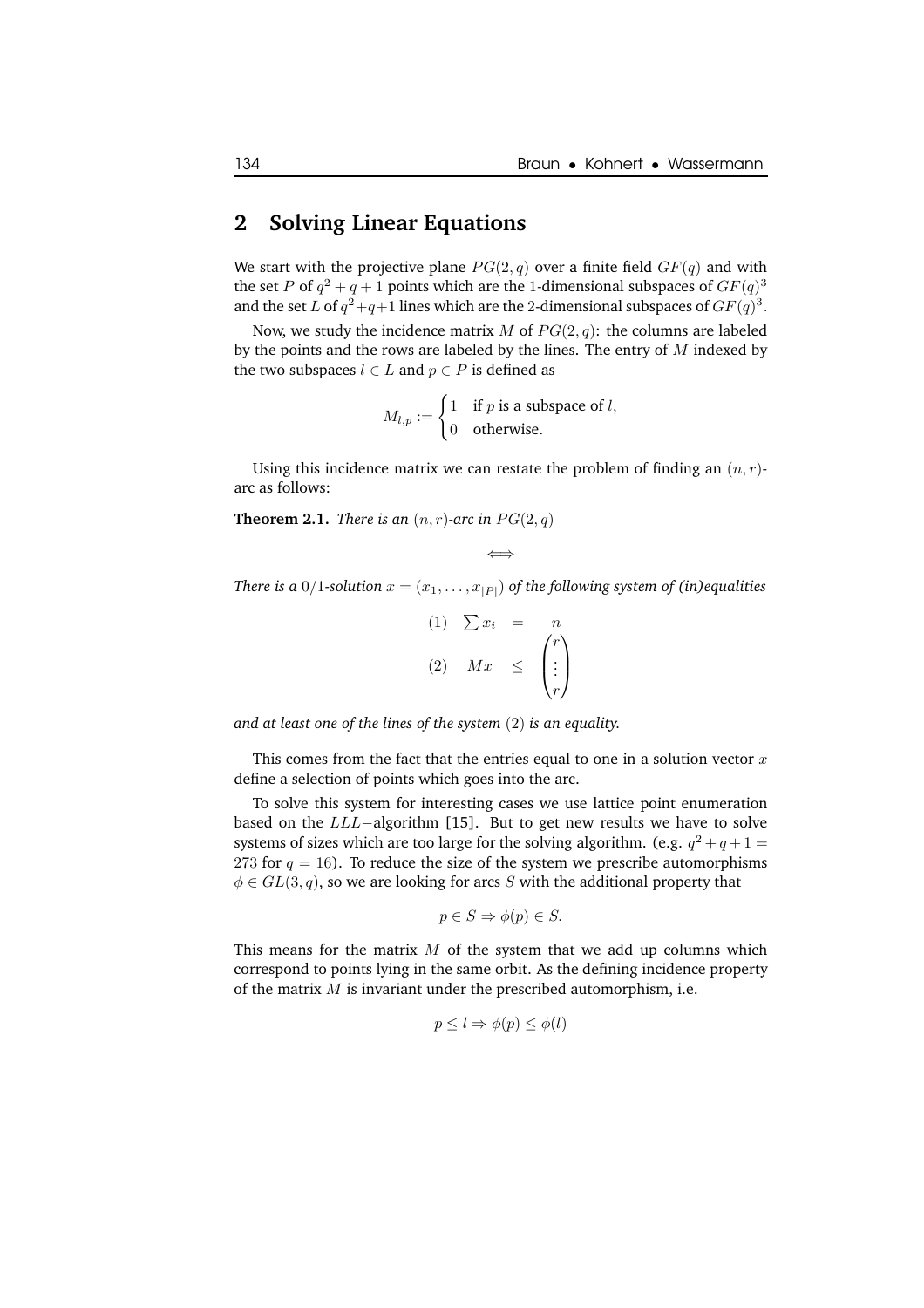we get after the fusion of the points in the orbits identical rows in the matrix for the lines in the orbits if we apply the automorphism to the lines. So we can also reduce the number of rows of the matrix  $M$ . As the number of orbits is identical on lines and points, the reduced matrix is again a square matrix. We call this new matrix  $\overline{M}^G$  where G is the group generated by the prescribed automorphisms. The rows are indexed by the orbits  $\Omega_1, \ldots, \Omega_m$  of the lines, and the columns are labeled by the orbits  $\omega_1, \ldots, \omega_m$  of the points. An entry of  $M^G$ is given by

$$
M_{\Omega_i,\omega_j}^G:=\left|\{p\in w_j : p \text{ is a subspace of }l\}\right|
$$

where  $l$  is a representative of  $\Omega_i.$  Now we can restate the above theorem.

**Theorem 2.2.** *There is an*  $(n, r)$ -arc *in*  $PG(2, q)$  *with automorphism-group* H *where*  $GL(3,q) \geq H \geq G$ ⇐⇒

*There is a* 0/1-solution  $x = (x_1, \ldots, x_m)$  *to the following system of (in)equalities* 

$$
(1) \sum |\omega_i| x_i = n
$$
  

$$
(2) \quad M^G x \leq {\binom{r}{\vdots}}
$$

*and at least one of the lines of the system* (2) *is an equality.*

For computational purposes we transform the system of inequalities into a system of equations. We solve the following system:

| ${\cal M}^G$                        | $-1$ 0<br>.<br>$\bullet$<br>$-1$ 0<br>$^{\rm -1}$<br>U | $\times$ | $x_1$<br>٠<br>٠<br>$\boldsymbol{x}_{m}$<br>$y_1$<br>٠<br>٠<br>$\sqrt{y_m}$ | ٠<br>$\mathcal{O}$<br>٠<br>٠ |
|-------------------------------------|--------------------------------------------------------|----------|----------------------------------------------------------------------------|------------------------------|
| $\ldots  \omega_m $<br>$ \omega_1 $ | 0<br>.<br>$\cdots$                                     |          |                                                                            | $\boldsymbol{n}$             |

The additional variables  $y = (y_1, \ldots, y_m)$  in a solution may have values in  $\{0, 1, \ldots, r\}$ . From these values we obtain the intersection numbers between an arc and the lines in the projective plane, so we easily get the secant distribution of an arc from these values. This is the system of Diophantine equations we finally solve to get new arcs.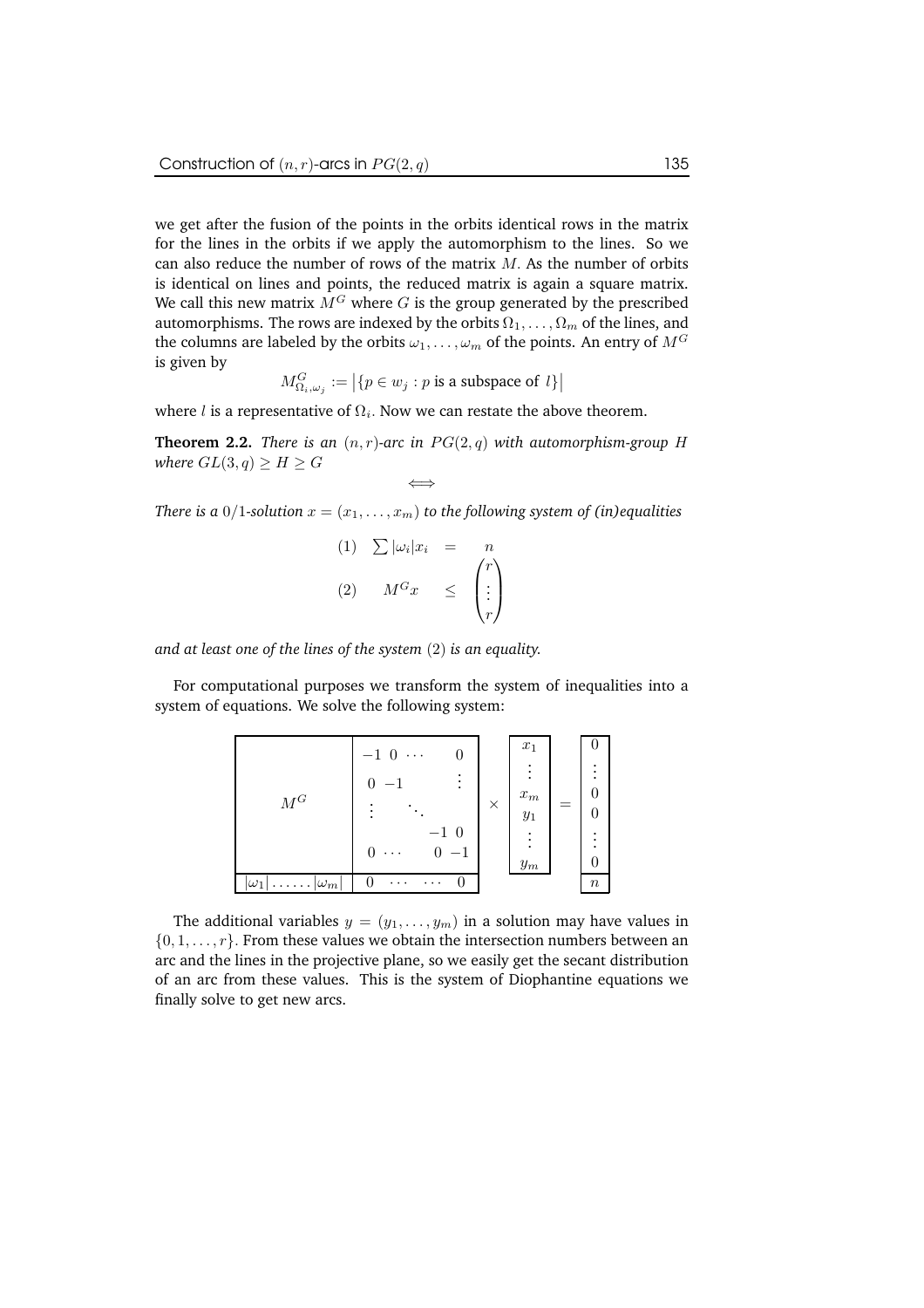### **3 Related Work**

It is well known [11] that there is an equivalence between the existence of a projective linear  $[n, 3]$ -code over  $GF(q)$  with minimum distance d and the existence of an  $(n, n - d)$ -arc over  $PG(2, q)$ . This equivalence comes from the fact that both problems can be formulated using the incidence matrix between subspaces of  $GF(q)^3$ . Previously, we applied the same method successfully in the construction of linear codes [3, 4] .

The construction of discrete objects using incidence preserving group actions [13] is a general approach that works in many other cases like designs [2, 14],  $q$ -analogs of designs [6], parallelisms in projective geometries [5].

### **4 Two Examples**

### **4.1 Construction of a**  $(32, 4)$ -arc in  $PG(2, 11)$

We will show in the case of a  $(32, 4)$ -arc in  $GF(11)$  how our method works. Without prescribing automorphisms the size of the incidence matrix is  $133 \times$ 133. We reduce the size by prescribing a randomly chosen cyclic subgroup  $G \leq$  $GL(3, 11)$ . We started with the generator

$$
g:=\begin{pmatrix}5\,0\,\,5\\9\,6\,\,2\\3\,4\,10\end{pmatrix}
$$

over  $GF(11) = \mathbb{Z}_{11}$ . The next step is the computation of the orbits. For example the lexicographically first orbit of the column labeling 1-dimensional subspaces is

$$
\omega_1 = G(\langle 0, 0, 1 \rangle) = \left\{ \begin{array}{l} \langle 0, 0, 1 \rangle, \langle 1, 7, 2 \rangle, \\ \langle 1, 0, 10 \rangle, \langle 0, 1, 10 \rangle, \\ \langle 1, 8, 10 \rangle \end{array} \right\}.
$$

Altogether there are 29 orbits which is a reduction of a factor of about 5 in rows and columns. The orbits in the rows which are orbits of lines are labeled by the 1-dimensional orthogonal spaces. The first orbit is

$$
\Omega_1 = G(\langle 0, 0, 1 \rangle^{\perp}) = \begin{cases} \langle 0, 0, 1 \rangle^{\perp}, \langle 1, 5, 7 \rangle^{\perp}, \\ \langle 1, 5, 6 \rangle^{\perp}, \langle 1, 5, 10 \rangle^{\perp}, \\ \langle 1, 5, 9 \rangle^{\perp} \end{cases}.
$$

To compute the reduced incidence matrix we take one representative of the lines, e.g.  $\langle 1, 5, 10 \rangle^{\perp}$  and compute the number of entries in the orbits of the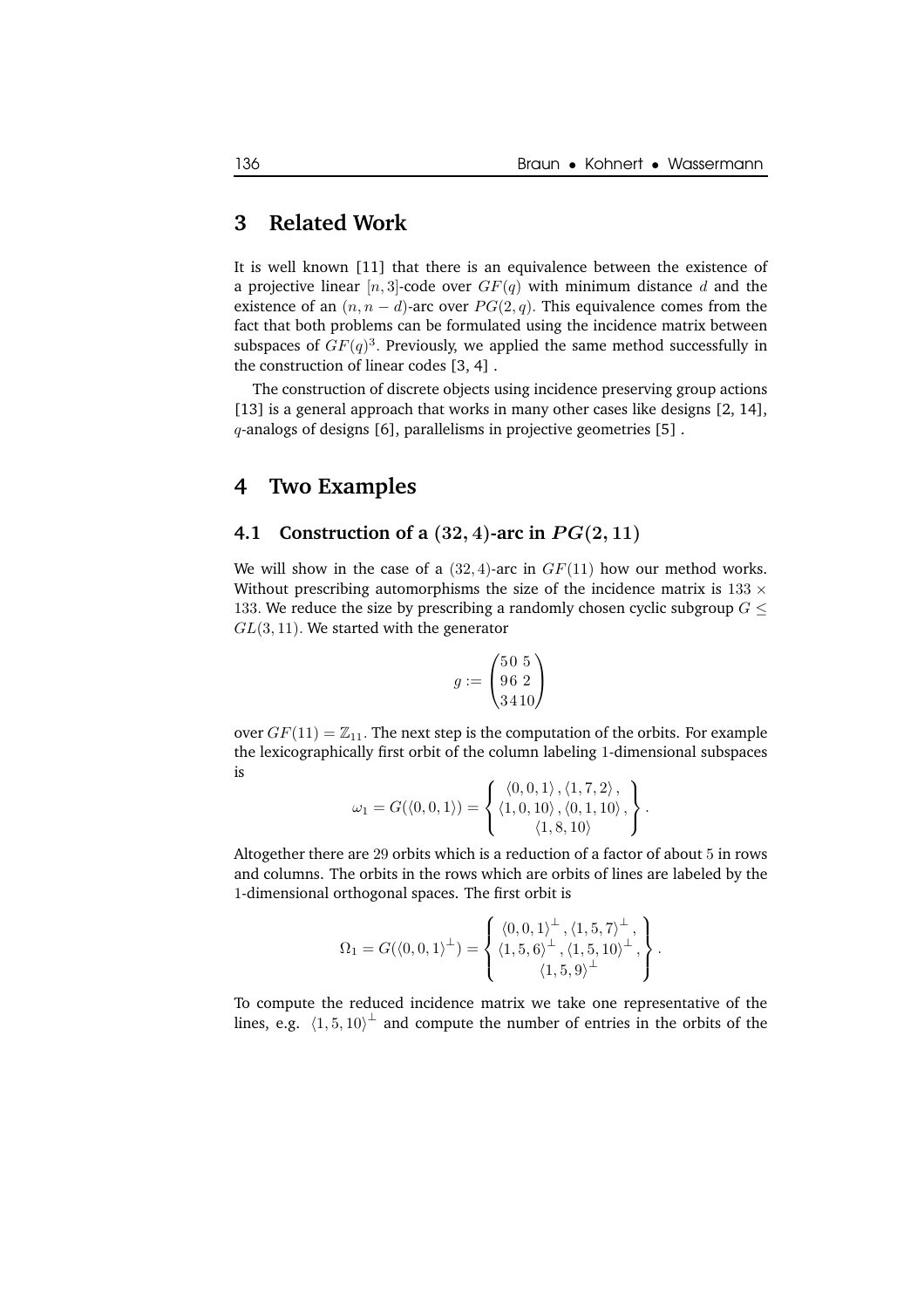lines which are orthogonal, i.e. which are collinear. In the example there are no orthogonal pairs, which says  $M_{\Omega_1, \omega_1}^G = 0.$  The complete matrix is given below:

M<sup>G</sup> = 

Together with the sizes of the point orbits

 $w = (|\omega_1|, \ldots, |\omega_{29}|) =$  $(555555155555555555555551)$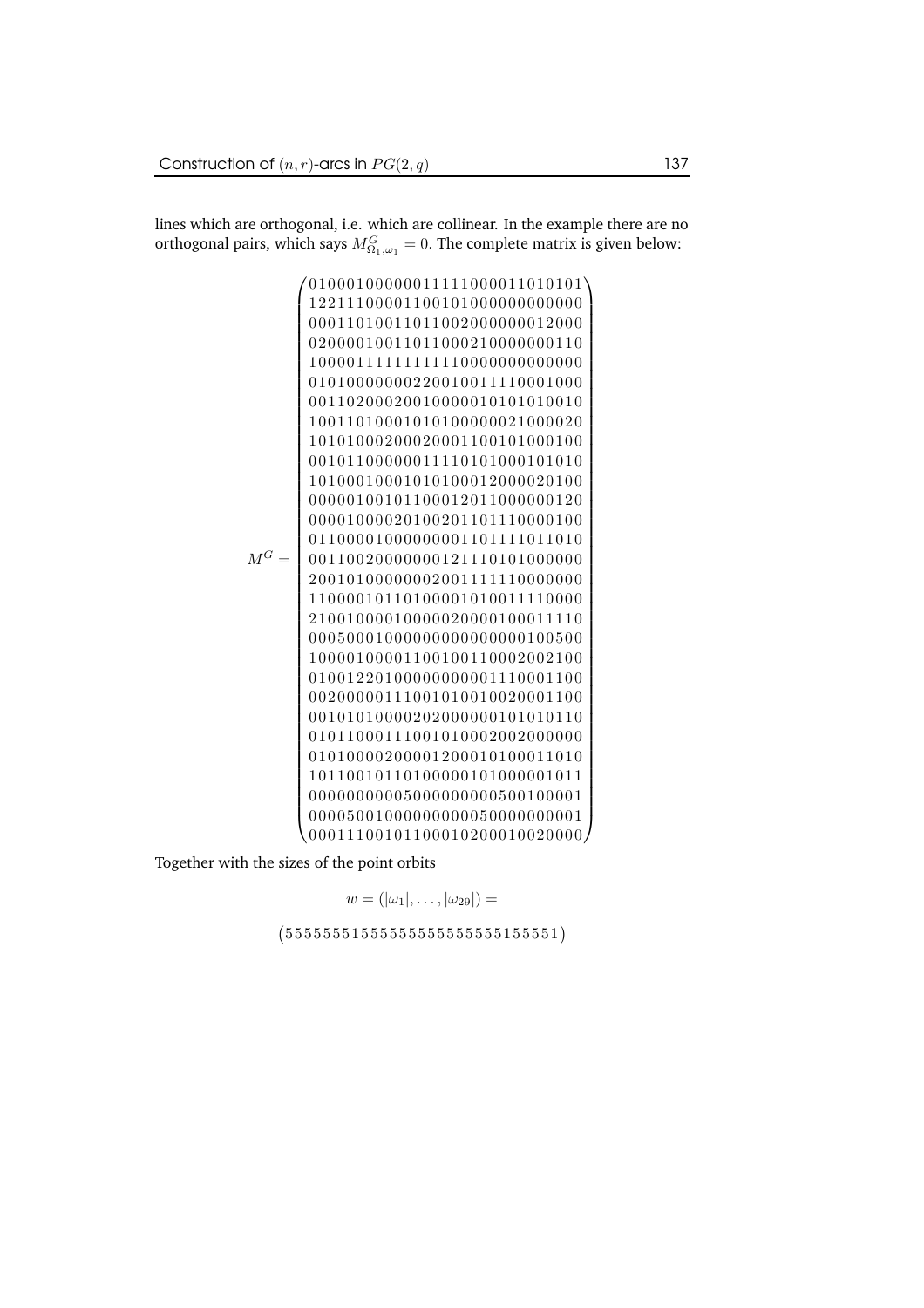we can state the system of equations

$$
\begin{array}{rcl}\n(1) & wx & = & 32 \\
(2) & M^G x \leq \begin{pmatrix} 4 \\ \vdots \\ 4 \end{pmatrix}\n\end{array}
$$

which we solved within seconds using the LLL-Algorithm and got the solution

```
x = (11000101000010000001000000011)
```
which also has the requested property of reaching the bound 4 for some 4-set of points. From this solution we can read off the orbits whose union gives the arc. As  $x_1 = 1$  we know for example that  $\omega_1$  is part of the arc, altogether we get the arc

```
\omega_1 \cup \omega_2 \cup \omega_6 \cup \omega_8 \cup \omega_{13} \cup \omega_{20} \cup \omega_{28} \cup \omega_{29} =
0 0 1 1 1 0 1 1 1 1 1 1 1 1 1 1 1 1 1 1 1 1 1 1 1 1 0 1 1 1 1 1

\mathbf{I}0 1 0 7 8 1 0 6 9 9 5 7 8 9 10 10 1 1 3 4 10 2 4 4 7 8 1 0 2 3 3 2

  1 10 10 2 10 5 3 10 0 7 2 5 8 6 0 2 0 7 8 2 7 8 3 7 6 3 9 8 6 6 10 0
```
where each column is the generator of one point of the arc. The first 5 columns are the 5 points in the first orbit. To get the secant distribution we have to study the second part of the solution:

 $y = (4 4 1 4 4 4 4 4 3 4 4 4 1 4 0 4 2 4 1 2 4 0 1 3 2 4 1 2 1)$ 

together with the size of the line orbits

 $(555555555555555555155555115).$ 

Now we can see from  $y_1 = 4$  that the 5 lines in the first orbit are incident with 4 points. On the other hand we get from  $y_{15} = 0$  that the 5 lines in orbit number 15 do not intersect with the points from the arc. Altogether we get for the *i*−secant numbers  $\tau_i$ , where  $\tau_i$  is the number of lines meeting the arc in exactly i points:

 $\tau = (\tau_0, \ldots, \tau_4) = (10, 22, 16, 10, 75).$ 

### **4.2 Construction of the first double blocking set with** 38 **points** in  $PG(2, 13)$

Using the above method with the prescribed group

$$
G = \left\langle \begin{pmatrix} 0 & 0 & 1 \\ 1 & 0 & 0 \\ 0 & 1 & 0 \end{pmatrix}, \begin{pmatrix} 1 & 0 & 0 \\ 0 & 1 & 0 \\ 0 & 0 & -1 \end{pmatrix} \right\rangle
$$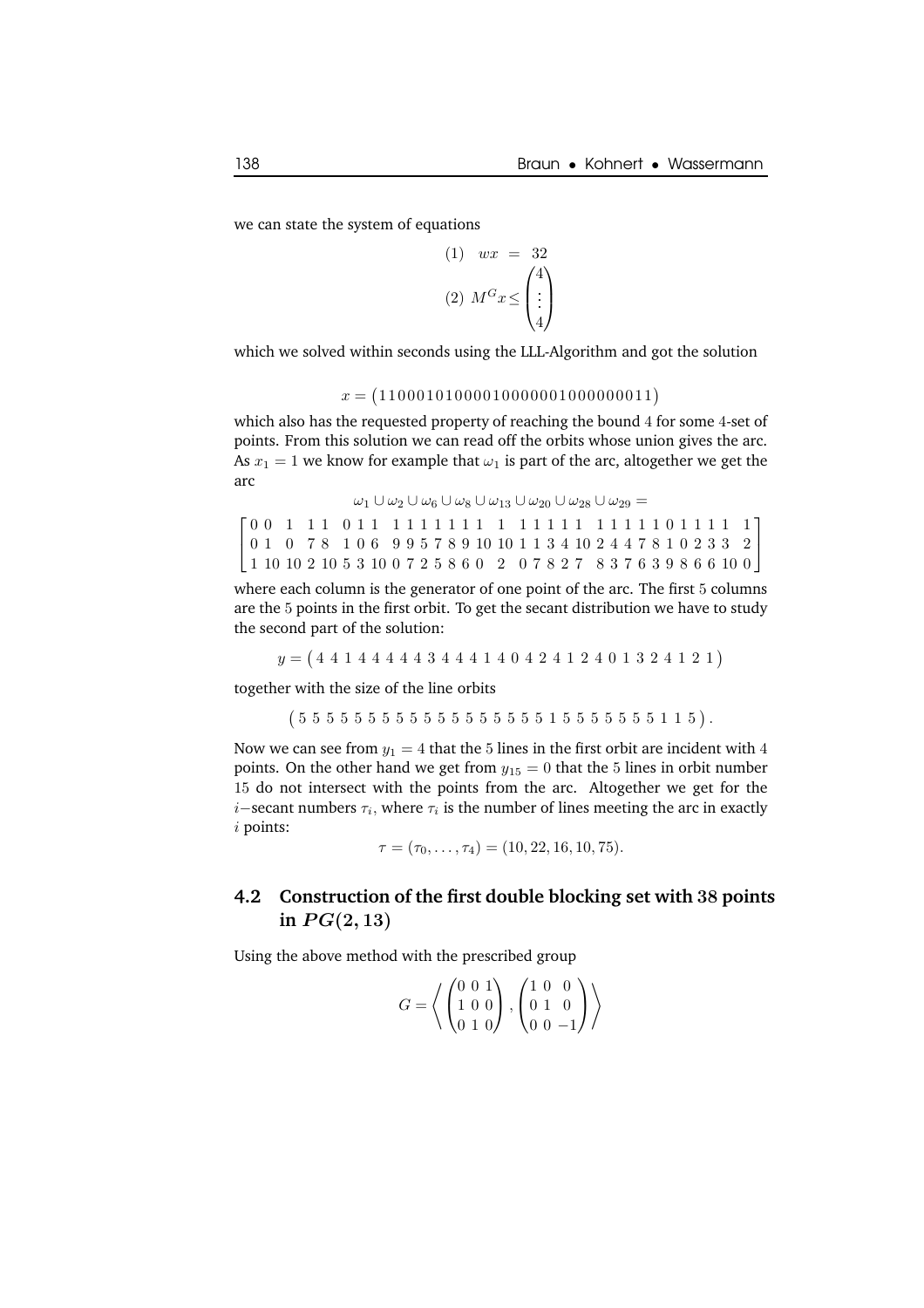we found a (145, 12)-arc. The complement of this arc is a double blocking set with 38 points, which is given below (one generator of a point per column):

 1 1 1 1 1 1 1 1 1 1 1 1 1 1 1 1 1 1 1  $\overline{1}$  1 12 12 2 2 4 4 5 5 8 8 9 9 11 11 3 3 10 12 1 12 3 10 5 8 6 7 6 7 5 8 3 10 4 9 4 1 1 1 1 1 1 1 1 1 1 1 1 0 0 1 1 1 1 3 3 5 5 6 6 7 7 8 8 10 10 1 1 0 0 3 10 5 8 2 11 4 9 4 9 2 11 5 8 3 10 4 9 0 0  $\overline{1}$ 

This is the first example of a double blocking set in  $PG(2, p)$  of size n with  $n < 3p$  and p prime.

# **5 Results**

Using the above method we improved lower bounds on the values  $m_r(2, q)$ . Tables with upper bounds on q up to 13 can be found in [1, 8, 12]. Tables for  $q = 17$  can be found in [7, 9, 10]. The following table contains the sizes of the arcs we constructed with our method. With an upper index  $+$  we denote if the entry is the exact value for  $m_r(2, q)$ . The lower index  $*$  denotes an improvement against the published tables. In the cases  $q = 16, 19$  we found no published tables.

| $\setminus q$<br>$\overline{r}$ | 11       | 13       | 16        | 17        | 19        |
|---------------------------------|----------|----------|-----------|-----------|-----------|
| $\overline{2}$                  | $12^{+}$ | $14^{+}$ | $18^{+}$  | $18^{+}$  | $20+$     |
| 3                               | 21       | 23       | 28        | $28_*$    | 31        |
| $\overline{4}$                  | $32*$    | $38*$    | $52^{+}$  | $48*$     | 52        |
| $\bf 5$                         | $43\,$   | $49*$    | 65        | $61*$     | 68        |
| 6                               | $56+$    | $64_*$   | 78        | $78_*$    | 86        |
| 7                               | $67^{+}$ | $79+$    | 93        | $94_{*}$  | 105       |
| 8                               | 77       | $92^+$   | $120^{+}$ | $114_{*}$ | 124       |
| $\boldsymbol{9}$                | 89       | $105^+$  | 128       | $137+$    | 147       |
| 10                              | 100      | $118_*$  | 142       | $154+$    | $172^{+}$ |
| 11                              |          | $132*$   | 159       | $166*$    | $191^{+}$ |
| 12                              |          | $145*$   | 180       |           | 204       |
| 13                              |          |          | 195       | $204_{*}$ | 225       |
| 14                              |          |          | 210       | 219       | 242       |
| 15                              |          |          | 231       | 239       | 262       |
| 16                              |          |          |           | 256       | 285       |
| 17                              |          |          |           |           | 304       |
| 18                              |          |          |           |           | 324       |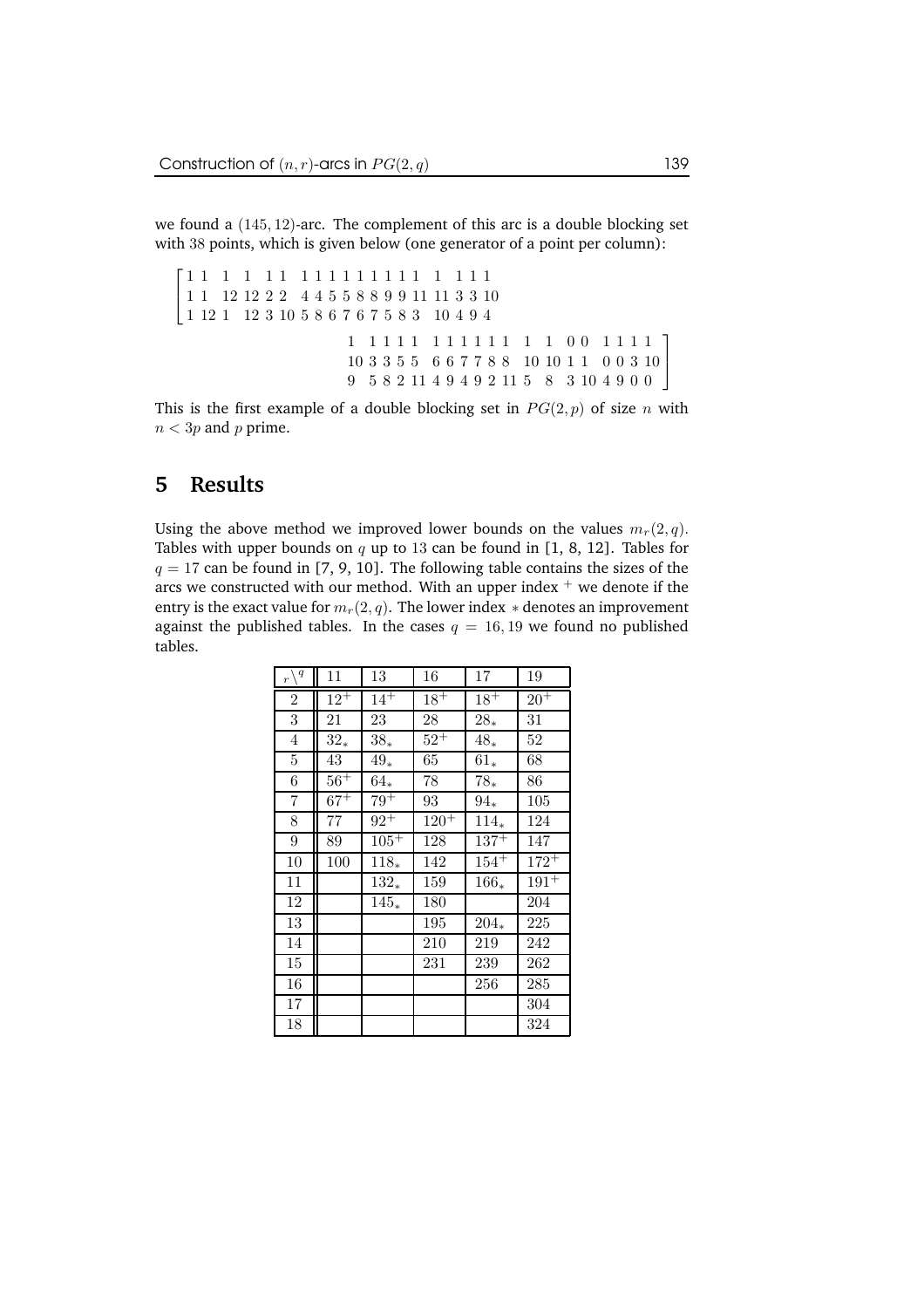*Acknowledgement.* The authors thank S. Ball for valuable comments and fruitful discussions. We also thank R. N. Daskalov and M. E. J. Contreras, who made available copies of their papers.

## **References**

- [1] **S. Ball**, Multiple blocking sets and arcs in finite planes, *J. Lond. Math. Soc.* **54** (1996), 581–593.
- [2] **A. Betten**, **A. Kerber**, **A. Kohnert**, **R. Laue** and **A. Wassermann**, The discovery of simple 7-designs with automorphism group PΓL(2, 32), *Lect. Notes Comput. Sci.* **948** (1995), 131–145.
- [3] **M. Braun**, Construction of linear codes with large minimum distance, *IEEE Transactions on Information Theory* **50** (2004).
- [4] **M. Braun**, **A. Kohnert** and **A. Wassermann**, Optimal linear codes from matrix groups, Submitted.
- [5] **M. Braun** and **J. Sarmiento**, Parallelisms in projective geometries with a prescribed group of automorphisms, Submitted.
- [6] **M. Braun**, **A. Kerber** and **R. Laue**, Systematic construction of q-analogs of designs, *Des. Codes Cryptogr.* **34** (2005), 51–66.
- [7] **R. Daskalov**, On the existence and the nonexistence of some  $(k, r)$ -arcs in PG(2, 17), in: *Proceedings of Ninth International Workshop on Algebraic and Combinatorial Coding Theory*, Kranevo, Bulgaria, June 19–25 2004 (2004), 95–100.
- [8] **R. Daskalov** and **M. E. J. Contreras**, New (k, r)-arcs in the projective plane of order thirteen, *J. Geom.* **80** (2004), 10–22.
- [9] **R. Daskalov** and **E. Metodieva**, New  $(k, r)$ -arcs in  $PG(2, 17)$  and the related optimal linear codes, *Mathematica Balkanica, New Series* **18** (2004), 121–127.
- $[10]$  \_\_\_\_\_\_, New  $(k, r)$ -arcs in  $PG(2, 17)$ , in: *Proceedings* of *Ninth International Workshop on Algebraic and Combinatorial Coding Theory*, Kranevo, Bulgaria, June 19–25 2004 (2004), 107–112.
- [11] **J. W. P. Hirschfeld**, *Projective Geometries over Finite Fields*, Oxford University Press, 1998.